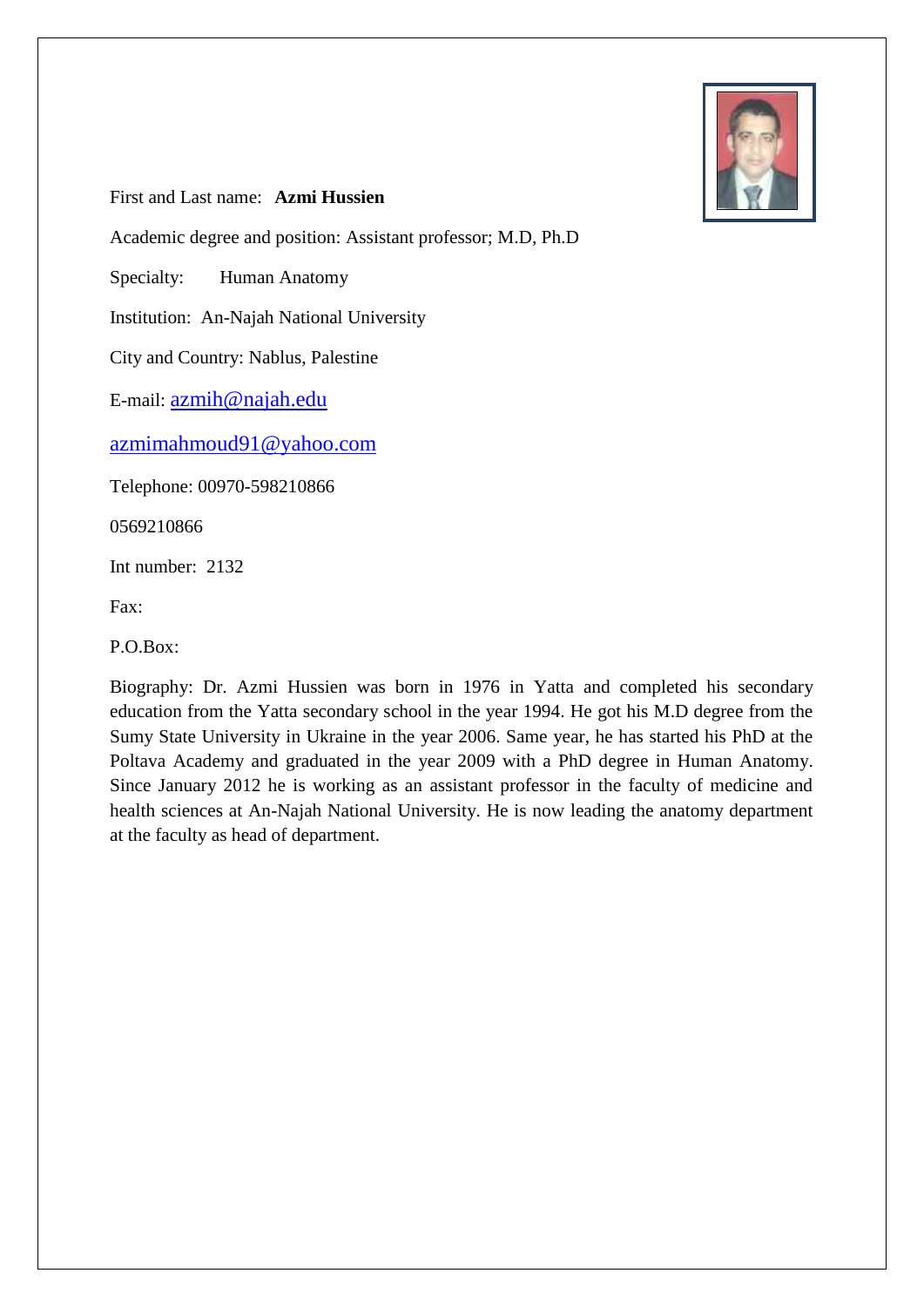**Teaching courses:**

- **1- First year medical students : trunk, histology 1**
- **2- Second year medical students: neuroanatomy, head and neck, back, upper and lower limbs**
- **3- Second year lab. Students : histology 1**

## **Research interests:**

- Dealing with the injection-corrosion techniques using the self-hardening plastic "Protakril" studies.
- Dealing with selectively Decomposition Analysis of corrosion casts of organs.
- Interesting to investigate the causes of tooth decay on the bases of autoimmune reactions.

## **Publications:**

- 1) Azmi Mahmud Ali Hussein. Morphology of pyelovenous reflux in human kidney / Azmi Mahmood Ali Hussein / / world of medicine and b ology. - $2007. - 2. - P. 6-11.$
- 2) Azmi Mahmud Ali Hussein. Arterial architectonics of human kidney / Azmi Mahmood Ali Hussein / / Bulletin of the problems of biology and medicine. - 2007. - T. 4. - P. 203-210.
- 3) Azmi Mahmud Ali Hussein. Venous system and its interelations with the arteries of human kidney / Azmi Mahmood Ali Hussein / / Medicine today and tomorrow.  $-2008. - 2. - P. 101-104.$
- 4) Azmi Mahmud Ali Hussein. Angio-parenchymal interrelations in human fetal kidney / / The world of medicine and biology.  $-2009. - 1. - P. 57-$ 61.
- 5) Azmi Mahmud Ali Hussein. Angioarchitictonics of cortex and medulla substances of human kidney / / Clinical anatomy and surgery. - 2008. - T. 7, № 4. -P. 44-48.